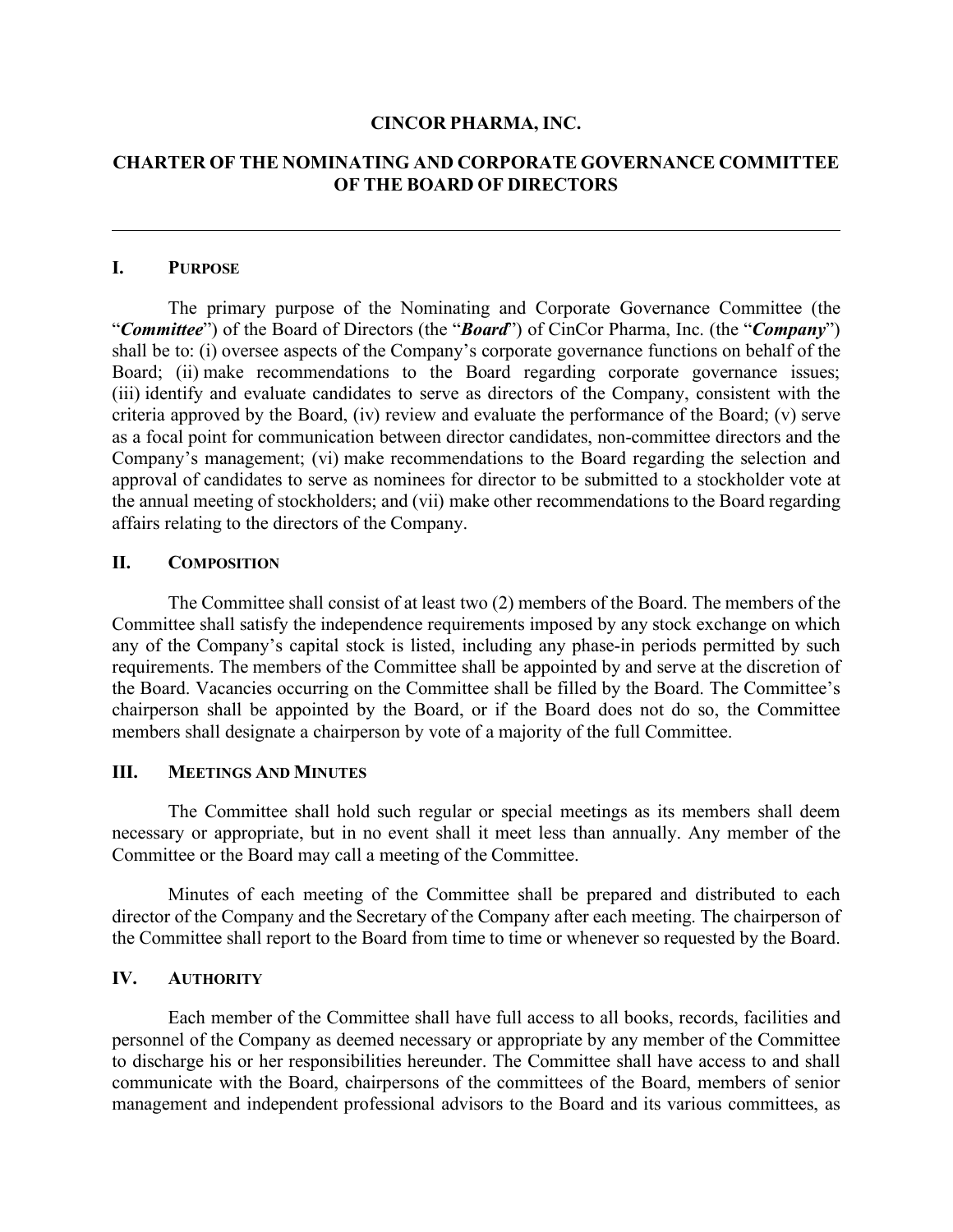applicable. The Committee shall have the authority to obtain, at the expense of the Company, advice and assistance from internal or external legal, accounting or other advisors, experts and consultants as the Committee deems necessary or appropriate for carrying out its duties under this charter. The Committee shall have the authority to retain and terminate executive search firms to help identify director candidates. The Committee shall have the authority to approve fees, costs and other terms of engagement of such outside resources and shall be directly responsible for the oversight of such outside resources. The Committee shall also have authority to pay, at the expense of the Company, ordinary administrative expenses that, as determined by the Committee, are necessary or appropriate in carrying out its duties, unless prohibited by Nasdaq listing rules or applicable law. The Committee shall have authority to request that any of the Company's personnel, counsel, accountants or investment bankers, or any other consultant or advisor to the Company, attend any meeting of the Committee or meet with any member of the Committee or any of its special, outside legal, accounting or other, advisors or consultants.

The Committee may form and delegate authority to one or more subcommittees as appropriate, but only to the extent consistent with the Company's amended and restated certificate of incorporation, amended and restated bylaws (the "*Bylaws*"), Corporate Governance Guidelines (as defined below), rules of The Nasdaq Stock Market LLC and other applicable law. Delegation by the Committee to any subcommittee shall not limit or restrict the Committee on any matter so delegated, and, unless the Committee alters or terminates such delegation, any action by the Committee on any matter so delegated shall not limit or restrict future action by such subcommittee on such matters. The operation of the Committee shall be subject to the Bylaws as in effect from time to time and Section 141 of the Delaware General Corporation Law (or any successor section). The approval of this charter shall be construed as a delegation of authority to the Committee with respect to the responsibilities set forth herein.

## **V. RESPONSIBILITIES**

To implement the Committee's purpose, the Committee shall have the following responsibilities. The Committee may supplement and deviate from these activities as appropriate under the circumstances (except as otherwise required by applicable law or the requirements of any stock exchange on which any of the Company's capital stock is then listed):

**A. Director Nominations.** The Committee shall identify and evaluate candidates to serve on the Company's Board consistent with the criteria approved by the Board, including consideration of the potential conflicts of interest as well as applicable independence and other requirements. The Committee shall also have responsibility for reviewing, evaluating and considering the recommendation for nomination of incumbent directors for re-election to the Board, as well as monitoring the size of the Board. The Committee shall also recommend to the Board for selection, candidates to the Board to serve as nominees for director for the annual meeting of stockholders. The Committee shall also have the power and authority to consider recommendations for Board nominees and proposals submitted by the Company's stockholders, to recommend to the Board appropriate action on any such proposal or recommendation and to make any disclosures required by Nasdaq listing rules and applicable law in the course of exercising its authority. The Committee shall recommend nominees to the Board at an appropriate time: (a) prior to each annual meeting of stockholders at which directors are to be elected or reelected; and (b) after a vacancy arises on the Board or a director advises the Board of his or her intention to resign.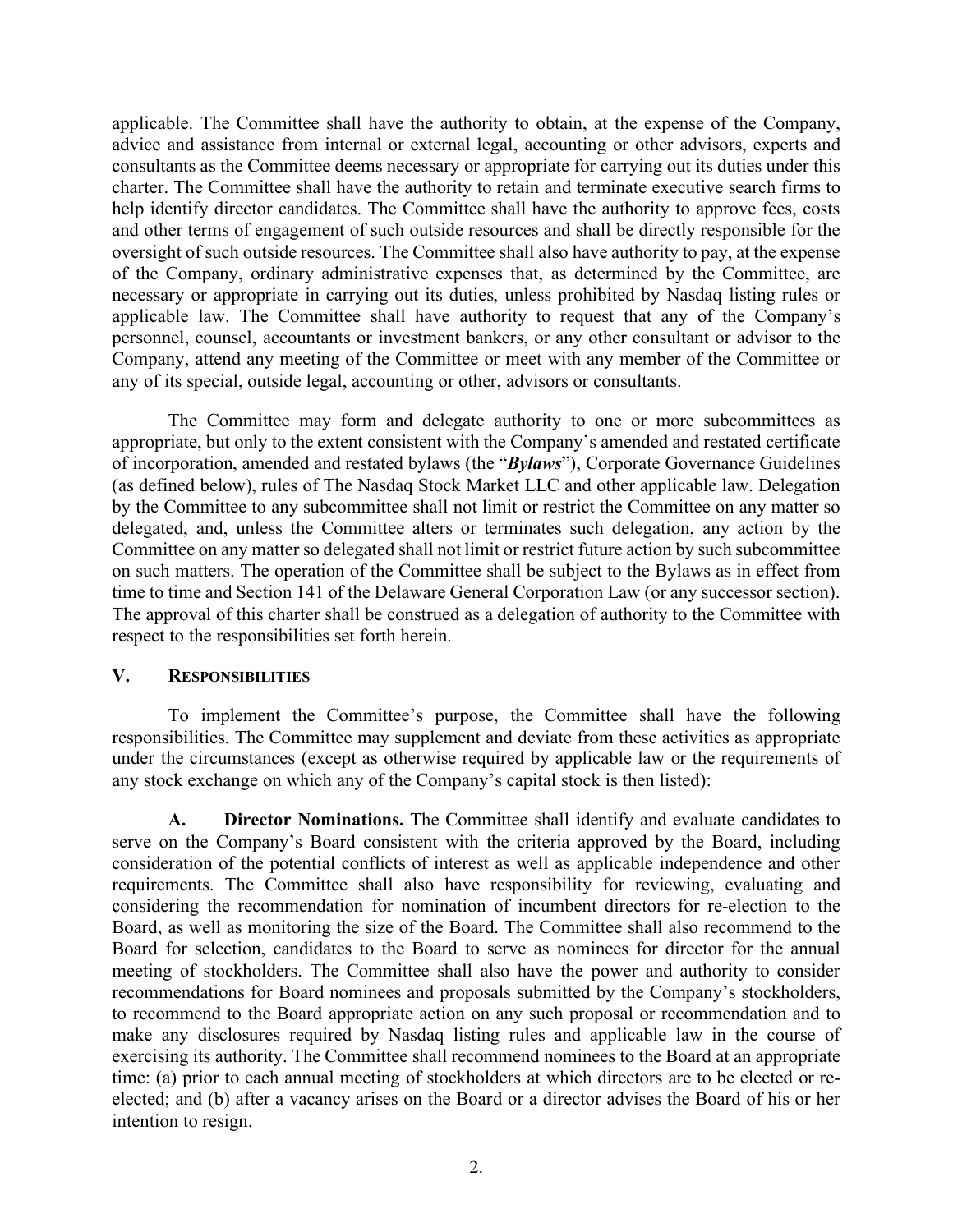**B. Board Assessment.** The Committee shall periodically review, discuss and assess the performance of the Board, including Board committees, seeking input from senior management, the full Board and others. The assessment shall include evaluation of the Board's contribution as a whole and the Board's effectiveness in serving the best interests of the Company and its stockholders, specific areas in which the Board and/or management believe contributions could be improved, and overall Board composition and makeup. The factors to be considered shall include whether the directors, both individually and collectively, can and do provide the integrity, experience, judgment, commitment, skills and expertise appropriate for the Company. The Committee shall also consider and assess the independence of directors, including whether a majority of the Board continue to be independent from management in both fact and appearance, as well as within the meaning prescribed by any stock exchange on which any of the Company's capital stock is then listed. The results of these reviews shall be provided to the Board for further discussion as appropriate.

**C. Board Committee Membership.** The Committee oversees the Board's committee structure and operations. The Committee, after due consideration of the interests, independence and experience of the individual directors and the independence and experience requirements set forth in the listing standards of any stock exchange on which the Company's capital stock is listed, the rules and regulations of the Securities and Exchange Commission and applicable law, shall make recommendations to the entire Board regarding the appointment of directors to serve as members of each committee and committee chairmen.

**D. Stockholder Communications.** The Committee shall periodically review and make recommendations to the Board regarding the Company's process for stockholder communications with the Board, and make such recommendations to the Board with respect thereto as the Committee deems appropriate.

**E. Director Education.** The Committee may implement an orientation process for directors that includes background material on the Company's policies and procedures and expectations as to directors and committee member duties and responsibilities, meetings with senior management and visits to the Company's facilities. The Committee shall also recommend to the Board such plan or program as it may deem appropriate for the continuing education of directors.

**F. Corporate Governance Guidelines and Principles.** The Committee shall develop a set of corporate governance guidelines and principles (the "*Corporate Governance Guidelines*") to be applicable to the Company and shall periodically review and assess the Corporate Governance Guidelines and the Code of Business Conduct and Ethics, and shall recommend any changes deemed appropriate to the Board for its consideration.

**G. Management Succession.** The Committee shall develop and periodically review with the Company's Chief Executive Officer the plans for succession for the Company's executive officers, as it sees fit, and make recommendations to the Board with respect to the selection of appropriate individuals to succeed to these positions.

**H. Procedures for Information Dissemination.** The Committee shall periodically review the processes and procedures used by the Company to provide information to the Board and its committees and make recommendations to the Board and management for improvement as